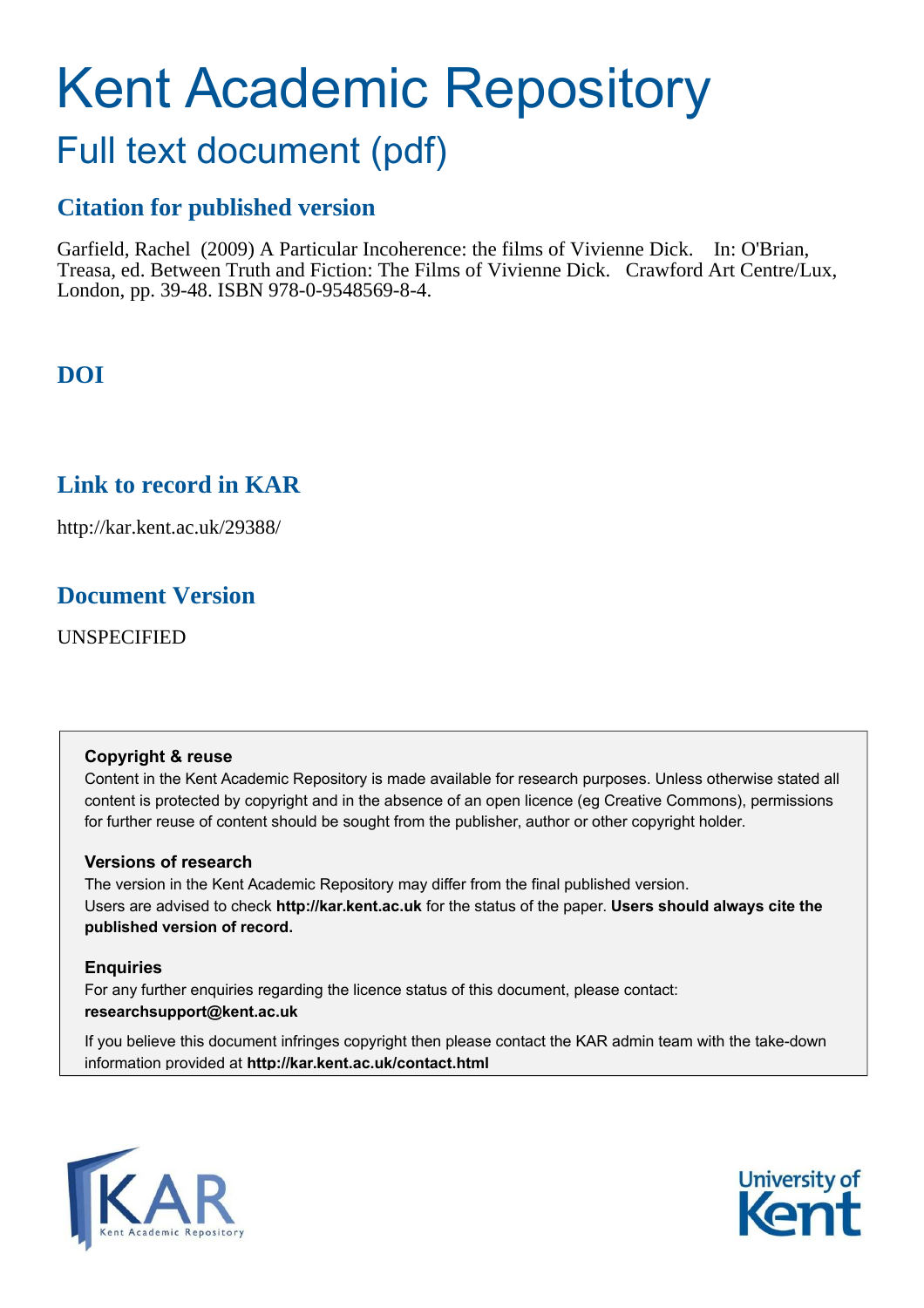#### Rachel Garfield

*Between Truth and Fiction, The Films of Vivienne Dick*, 'A Particular Incoherence: Some works of Vivienne Dick', (ed Treasa O'Brian), Crawford Art Centre/Lux publication,2009 ISBN 0-9548569-8-8

A Particular Incoherence: Some works of Vivienne Dick

Notably, the early work of Vivienne Dick is prescient in its visualization of the tropes and processes of globalization and in the use of the fragment to offer an experiential rendering of life. Most of the existing writing firmly situates her work within the 'No Wave' filmmakers of New York in the early 1980s or within the framework of an emergent Irish film avant-garde. I will be building on those writings that situate the films although I am not concerned with precedents or definition particularly<sup>1</sup>. The aim here is to write about the way Dick exposes the politics of the formation of subjectivity through the figure of the outsider: as social, economic and geographic<sup>2</sup>.

Overall the subject conjured in the films is one formed through incoherence atomized through constant interruption. The subject here has no stable core: fragmentation is the condition of its emergence in a way that makes these films quintessentially contemporary. Stuart Hall in his text 'Who Needs Identity' states that 'identities are about questions of using the resources of history, language and culture in the process of becoming rather than being<sup>33</sup>. Themes and characters emerge and re-emerge in each film edited into different configurations positing a subject in flux: the denouement builds through this process. These are Foucauldian subjects, finding their own locus of power. If the figure of the outsider is key in Dicks work then it is the outsider constructed and regulated through power and power relations. However, the dynamic that drives the films I am talking about here, namely *Liberty's Booty, Images Ireland, Visibility Moderate, London Suite, Like Dawn Till Dusk,* is one of paradox, as within this incoherent fragmentation is that of the Subject rooted within a milieu. The milieu I am referring to is characterized by a youth culture of casual labour, casual housing, retro chic, music and a grunge aesthetic formed through its time and place of a prototype of what Saskia Sassen would call the global  $\text{city}^4$ .

The global city, as Sassen would posit, is a place of simultaneity, that is, a recognition of the politics that is mobilized through a transnational awareness: what is happening here, is happening there but in a

<sup>&</sup>lt;sup>1</sup> See J Hoberman *October 20, Spring 1982,pp102-106*; Maeve Connolly http://luxonline.org.uk/artists/vivienne\_dick/essay(1).html or http://luxonline.org.uk/articles/from\_no\_wave\_to\_national\_cinema(1).html accessed 7/7/09

 $2<sup>2</sup>$  I would argue that the figure of the outsider is a discursive formation: its meaning depends on the subject position which is unstable and in flux. One can also be an outsider and insider in the same instance, as I explain later in the text.

 $3$  Hall Stuart, 'Introduction: Who Needs Identity?', Stuart Hall, & Paul du Gay (eds.),

Questions of Cultural Identity, Sage Publishing, 1996, pp. 1-17

<sup>4</sup> Sassen, Saskia, *A Sociology of Globalization*, Columbia University Press, 2007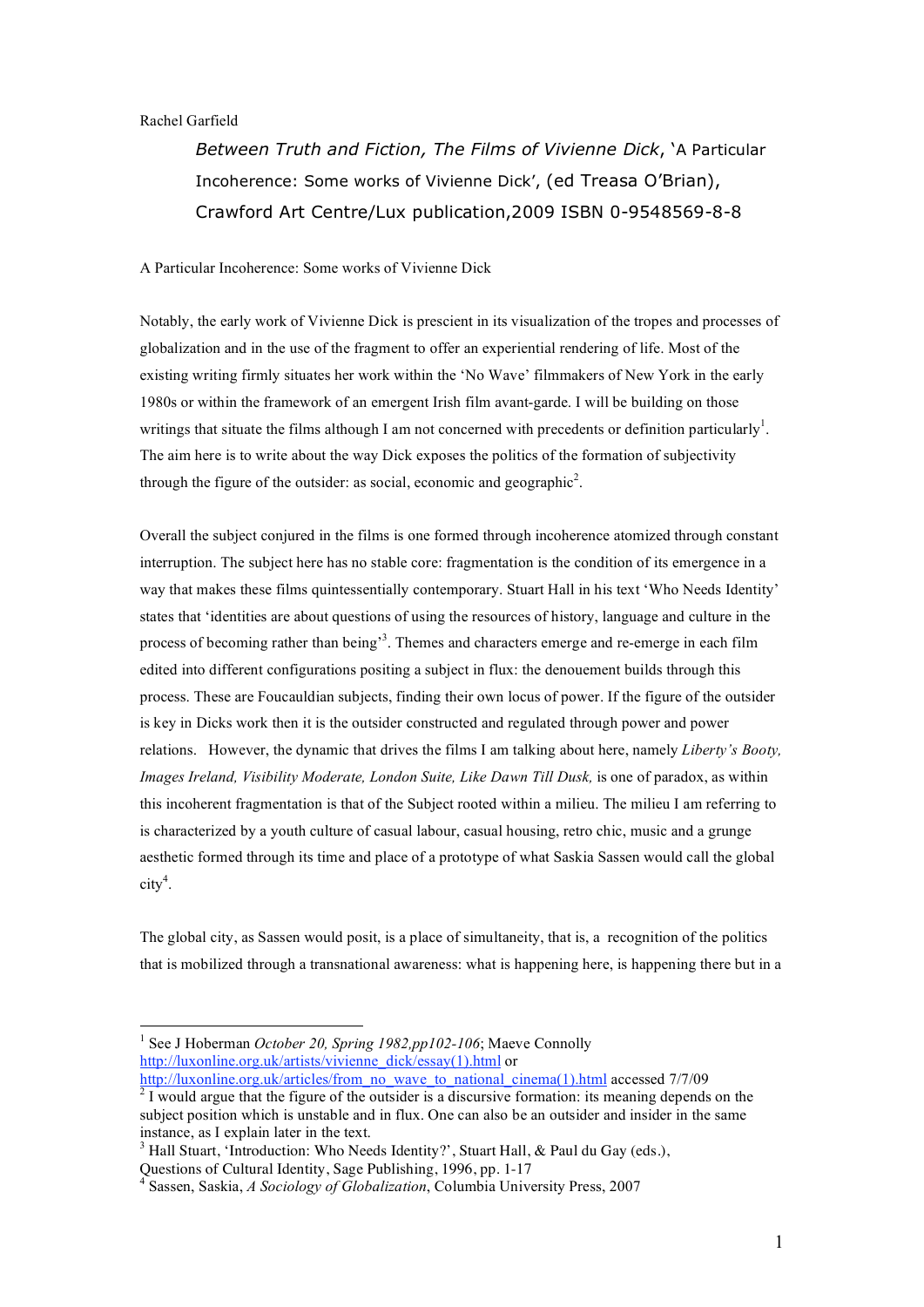way that 'partially by-passes nation states<sup>55</sup>. This is constituted through the aggregation of formerly subaltern voices. These voices come together in newly configured social formations that cross, not just geographical boundaries but also the domestic space with the work place, the street with the home and so forth. This can be seen in many of Dick's films where there is a collapsing of space through direct and repeated juxtaposition. Sometimes this is the urban and the rural and sometimes it is different geographical locations such as the UK/US. Time also is reconfigured away from a linear reading as the films shift from the contemporary to the past. Often the contemporary has a 'retro' look that is situated in a particular 'scene' of the late 1970s and 1980s, the beginnings of making of the modern into irony that is now commonplace<sup>6</sup>. The collision of space and time is also constituted through the merging of the domestic sphere as a site of labour as in *Liberty's Booty*. A famous example is the shift from those who were prostitutes in the film<sup>7</sup> sitting in a New York McDonalds to an Irish male voice describing the McDonalds strike in Ireland. This sequence makes the link between the timelessness of casual labour (because prostitution has been part of every known society through time) and the pivotal moment of the expansion of McDonalds brand and its cost on workers rights<sup>8</sup>. Liberty's Booty speaks of the processes that bind these different instances together, exemplified by the 'prostitutes' from the brothel, 'everyone thinks its extremely easy but its not, its difficult, there's more physical wear and tear on your body than any other job in the world' or 'I'm going to raise my prices when I renovate my bedroom, 'cos things are just getting so expensive': the macro and the micro are intimately connected.<sup>9</sup>

A more gentle juxtaposition that offers a further reading on the global city is in *London Suite: Getting Sucked In* where a temporary council officer with an Irish accent, checks up on the inhabitant of a property in London. The camera shoots him yawning repeatedly in boredom as the woman talks endlessly about her housing situation, her visits to the Job Club, and how you need a PhD for a job cleaning toilets<sup>10</sup>. This scene comes directly after an expert tells us how 50% of people in London are not from London, but get sucked into London life. Here we see the layering of motifs that explore labour conditions through a merging of the work and the private sphere of the home, which is subject to the same processes of exploitation. It is a bizarre moment of an unlikely meeting for the exchange of information, between an ineffectual, temporary Council worker, and a women dressed as an eccentric (thus 'outsiders' both), heightened to stillness by the camerawork scrutinizing the pictures on the wall, as if bored by the narrative or maybe just wanting to throw into relief the desire for a decent life.

<sup>5</sup> ibid. 191

<sup>&</sup>lt;sup>6</sup> Thanks to V Dick for helping me with this insight.

 $<sup>7</sup>$  The women in the film were portrayed as prostitutes, some were acting and others were prostitutes by</sup> profession. (Dick, 3 July 09)The film maker refused to identify who were or were not prostitutes. The point, according to Dick was that arguably everyone is a prostitute to global Capitalism. I would add that the opposite also stands: we are all people, whatever our profession.

<sup>&</sup>lt;sup>8</sup> This moment of McDonalds expansion into Europe is also the pivotal moment of Prime Minister Thatcher (UK) and the first President Bush (US), which signified a significant shift to the 'right' in politics in their respective countries,marking and end to a certain kind of post war optimism and the politics that that period had upheld.<br><sup>9</sup> The significance of the strike in Ir

The significance of the strike in Ireland being brought to a close by 'heavies' sent from the US further adds to the globalizing motif.

 $10$  This was played by an actor who according to V Dick had actually had this job and did actually in fact visit this woman while working there. The woman was Lorraine Sartorio, a friend of the film makers.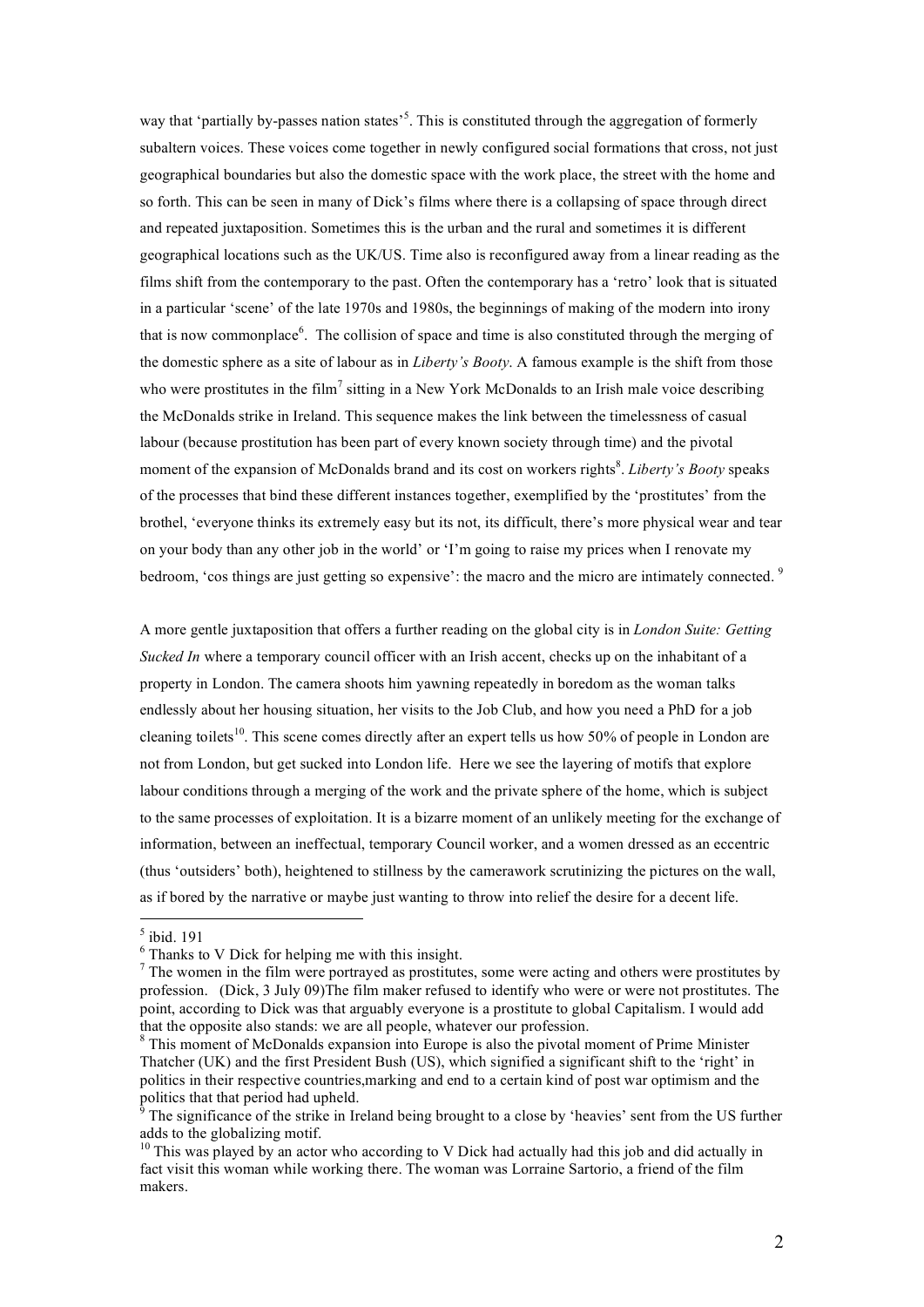This kind of exchange, in what Sassen has called an analytic borderland is precisely the complex zone of silence where ''two systems of representation intersect' <sup>11</sup> but which is not a borderline but a space that gives life to new subjectivities through a production of discontinuity. She argues that discontinuity itself is an 'integral part of the economic system'<sup>12</sup> What is at stake here is the positing of a contemporary political subject through a transnational and multi localized identification of labour consciousness where the key players are women and immigrants in an 'informalised' setting of work.<sup>13</sup>

However, the analytic borderland as described by Sassen is merely one interpretive possibility to the devices that exemplify Vivenne Dick's films.

Kobena Mercer, drawing from Ralph Ellison has used the notion of the 'cut' in collage to identify a diasporic concern with 'sharp breaks, leaps in consciousness, distortions, paradoxes, reversals, telescoping of time, and surreal blending of styles, values, hopes and dreams'<sup>14</sup> He identifies the multiple viewpoints as a way of registering the inequality of the hyphenated identity in the US. Ralph Ellison was referring here to Black and White; equally it could read through the Irish Diaspora: the Irish, of course, are also subject to racism and inequality. Yet another critique that is claimed through collage is a disruption of the indexical where meanings are created through what Rosalind Krauss calls the language effect, that allows one to 'infiltrate reality with interpretations' <sup>15</sup> Krauss citing Walter Benjamin, states that photomontage 'expresses not simply the fact which it shows, but also the social tendency expressed by the fact'<sup>16</sup>. The sustained use of jump cuts alongside the dramatic shifts of location, tempo and imagery in Dick's work builds a literal disruption of seamlessness that is everywhere apparent, echoed by the use of sound suddenly starting or stopping with each cut<sup>17</sup>. Not only the early 'No Wave' work but also the more recent lyrical work, materializing through particular rural settings, such as *Excluded By the Nature of Things* or *A Skinny Little Man Attacked Daddy*, contain nonetheless, a more gentle disturbance. However it is more complex than that: Krauss expands that the cellular, contained structure that montage uses functions like syntax, or 'the formal condition of signs'. The montage in the films create a density through this self contained, cellular structure that I would call collage.<sup>18</sup> It is thus through the form as much as the content that new subjectivities are constituted.

 $11$  Sassen, ibid 110. There is not the space in this essay but it would be interesting to consider this in relation to Ireland, a place where borders have been so important.

 $12$  Ibid 111

<sup>&</sup>lt;sup>13</sup> Sasson describes this moment of globalization through transnational exchange, as one that has been constituted through the invention and proliferation of the internet, however many of the films in discussion were made before internet.

<sup>&</sup>lt;sup>14</sup> Kobena Mercer, *Cosmopolitan Modernisms*, talking about the work of Romare Bearden, Iniva/MIT Press, 2005, p125

<sup>15</sup> Rosalind Krauss, Dawn Ades, Jane Livingstone, *Lamour Fou: Photography and Surrealism*, Abbeville Press, 1985, p124.

<sup>&</sup>lt;sup>16</sup> Benjamin, Walter 'A Short History of Photography' states of John Heartfeld, Krauss, ibid p. 123

<sup>&</sup>lt;sup>17</sup> This is markedly different from, say, the condition of montage that Stephen Heath identifies through Eisenstein for example.

<sup>&</sup>lt;sup>18</sup> Garfield, http://www.luxonline.org.uk/artists/keith\_piper/essay(3).html accessed 7/7/09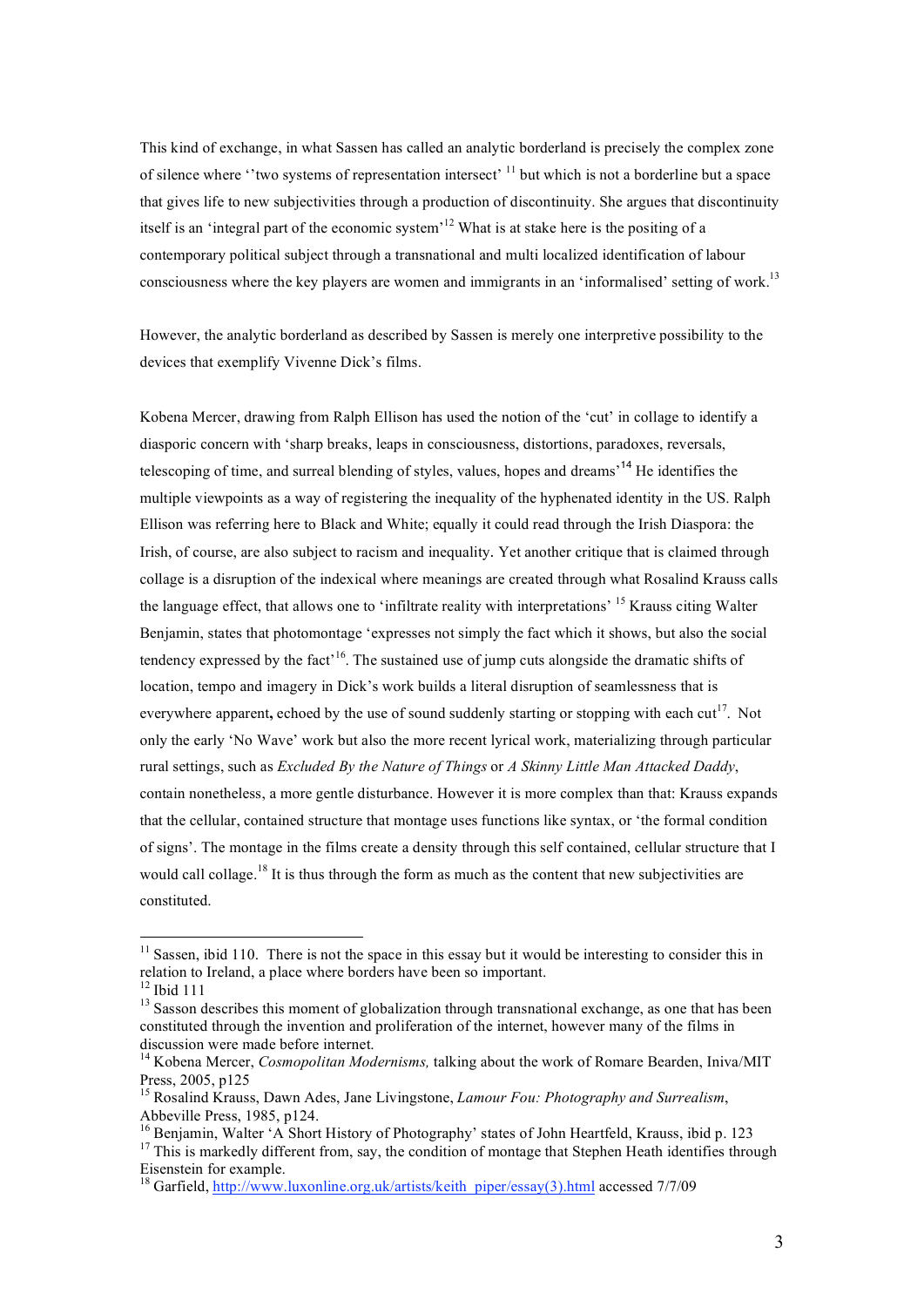Dick has an eye for the tawdry: her New York is one of thrift shops, graffiti, broken paving stones and littered streets and her London is one of squats, scrubland and rooftops. The 'street' nature of her work is reminiscent, possibly of Shirley Clarke although unlike Clarke she is embedded in the world she depicts. Whereas Shirley Clarke would have seen the street and black culture as 'authentic' other to bourgeois constraints in line with the paradigm of the time<sup>19</sup>. Dick positions herself as one of the 'floating people'.<sup>20</sup> In *London Suite* she is living in one of the apartments, she films herself with her son. In *Visibility Moderate*, actors 'play' her return<sup>21</sup>. Unlike Clarke, the black subject in *London Suite*, is not the subject of the Othering gaze.<sup>22</sup> In this film the black subject is the expert telling the viewer what to think of London's population, or in another case, a female flat mate, one of the gang<sup>23</sup>. The direct address is used in several films and forms part of a range of self-reflexive devices that force an active viewing. Another example is of the artist, Greer Langton, demonstrating and talking about one of her fabricated dolls as a preface to *Liberty's Booty<sup>24</sup>* .

*Libertys Booty* opens with a an abject cloth 'doll', stuffed with fabricated fetuses that are prized out of its womb by the hand of the woman holding it, while she describes the process of extricating the fetuses and then proceeds to hug the figure. A Surreal preface to what is essentially an avant garde documentary. The tempo shifts to a biker through the streets of New York and biker music. In the first scene after the credits the camera focuses on a woman's crossed legs, in pink leggings, sat on a red sofa, the edge of the frame is at the neck. A voice is talking (possibly the woman sitting) about the choices of becoming a prostitute 'most people, if it comes to not having any money and having money or having very limited amount will choose doing sth they never thought they'd do'. The look of the camera is hovering around her disembodied voice, slowly roving around the room, focusing on a retro, kitch lampshade, 1960s glasses, pictures: every object is particular. Studying the environment of the woman talking - the colours are bold and the materials glossy, there is an intimacy to the close-up and a texture to the image. The next scene appears as suddenly. Shot in black and white, introduced through a New York apartment window of a woman in an unfurnished room, describing how she'd furnish it, to a group of women in front of her. Like ironic lessons in womanhood, she shows her sculpture, an oversized eyelash curler to the women in the room (some, the 'prostitutes' from the previous scene)<sup>25</sup>.

<sup>&</sup>lt;sup>19</sup> Gavin Butt, 'Stop that acting!: Performance and Authenticity in Shirley Clarke's Portrait of Jason', *Pop Art and Vernacular Cultures,* Iniva/MIT Press (2007). P.37 .

<sup>&</sup>lt;sup>20</sup> In *London Suite*, a character describes much of the population of london as 'floating people' people who got 'sucked into' London.

 $21$  In many of the film there is play, between actors and 'real' characters that subverts the documentary form and indexicality. Often it is not clear who is an actor and who is not. It also represents another form of collapse that restrictions of space prohibit me from exploring adequately here.

<sup>22</sup> In Butt, Gavin, op cit, and in Garfield, Rachel, 'Undoing The Subject' (unpublished paper presented at the 'Documentary Now' Conference Birkbeck, University of London, 10/11 Oct '08), the spectacle of the 'other' and the problematics of the direct address are discussed in relation to Shirley Clarke's film 'Portrait of Jason'

<sup>23</sup> There are two black 'actors' in *London Suite*.

 $24$  From the conversation with V Dick, 2 July 2009

<sup>25</sup> V Dick 2 July 2009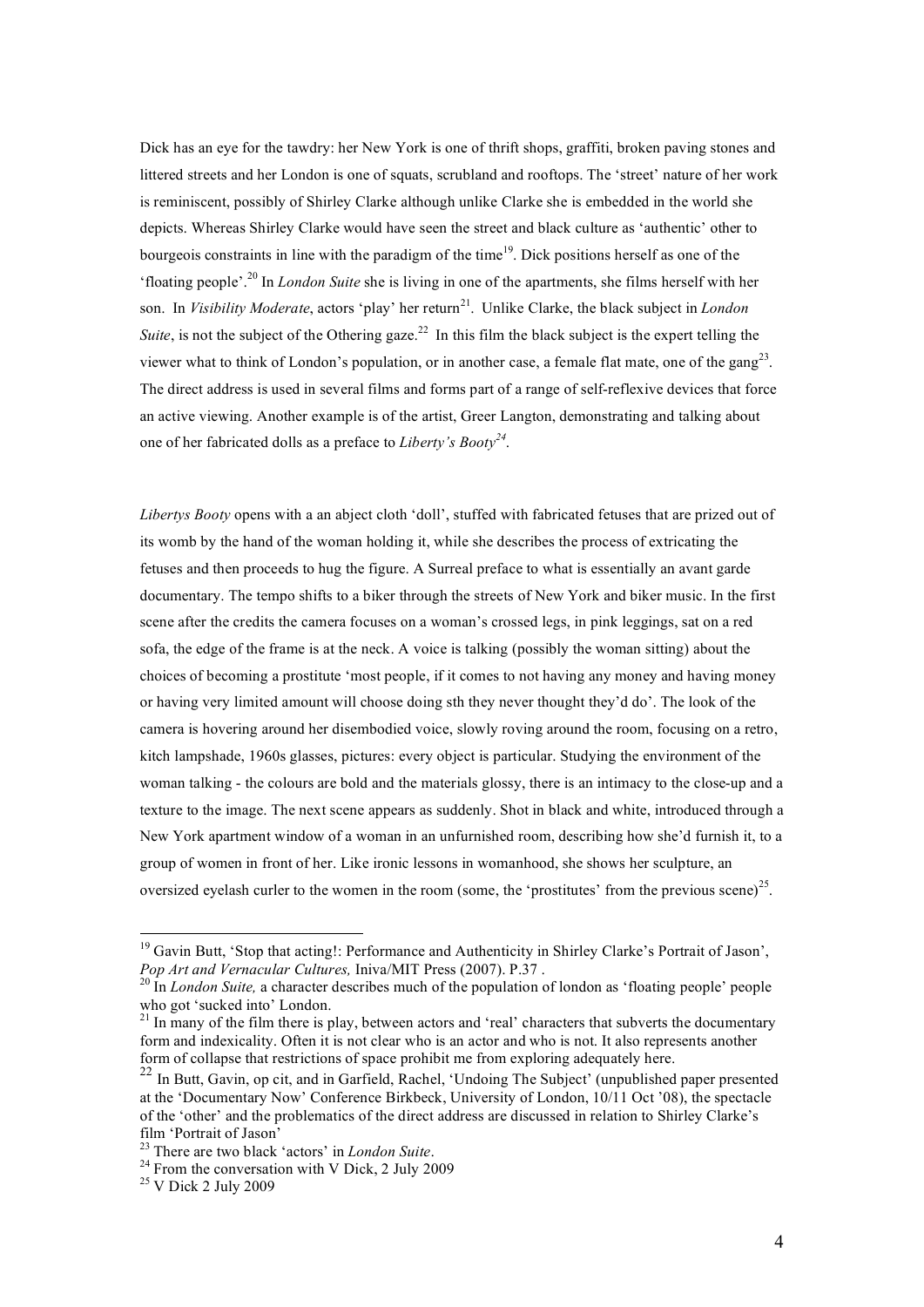The camera returns to a bedroom and music, and colour, back to the roving scrutinizing of interior space, 'retro' objects on a dressing table, a record player and an unmade futon. Three songs play, again all retro Motown, in their interrupted succession and then a cut to a woman speaking to a client on the phone introducing the girls and their prices. And on it goes. The fragment thus operates not just to activate the viewer but also to create meaning in the work through the tensions of a narrative regained through self contained pieces: the cellular structure of Rosalind Krauss. That is, of a life reflected through other lives.

The subject, while central to the understanding of the films is de-centred through filming techniques. The essayistic construction of narrative in the work delivers a rich subject constructed through the incoherent multiple lenses of the collection of props, pop music, performances of actors, friends and 'insider' commentators. The camera is sometimes slightly awry, off centre, hand held, following people, often looking at the floor, the objects, the landscape – constituting the subject through the context. It is also through the slightly awkward camera that the viewer becomes aware of the process of looking.

The context is often figured in works from that period, through well known cultural outsiders from the 1980s such as Lydia Lunch, Pat Place or Nan Goldin (outsiders to the mainstream, work-a-day life but insiders to the sub group). However, a figuring of 'Americana' can represent 'the outsider' (to the hegemone): the subject is formed through this hegemonic norm of the American; subjected to it and alienated by it, because a European would see themselves mediated through a familiar elsewhere<sup>26</sup>. The misrepresentation thus holds the subject in thrall in an endless reverberation of subjection and defiance. This can be seen for example in *Visibility Moderate* where the sense of self is reflected not just through the literal journey from New York to Ireland but through a series of mediating devices of tourism; advert and mythological narratives in the opening few minutes of the film. From the World Trade Centre, a powerful symbol of hegemonic power and modernity where a woman struts around in a sophisticated office outfit to a woman in similar wear strutting towards a suburban, Irish semi detached home symbolizing the return to the place of origin. This cannot just mark the literal return of the film maker, but through the repetition and juxtaposition of imagery it reverberates through the symbolic return of the Irish-American, who is more authentically inhabiting both nationalities than either of their unhyphenated compatriots. Ireland is posited, in the first instance as a tribal, partisan, and somehow more natural 'Other' to the sophisticated modernity and progress of the Manhattan skyline. Ireland is a place of local sports, the Blarney Stone, Catholicism and American tourists. And yet the smoke and mirrors of the subject constituted through a series of distancing mechanisms leads back to the politics of the moment: the Troubles, presented through richly juxtaposed imagery that relates it to workers rights, religion and the global economy that leads back to the US and the moment in McDonalds in *Libertys Booty*.

 $26$  Another example here of the multivalence and instability of the term 'outsider' as the hegemonic, to say, post-colonial studies would be Europe as well as the US.